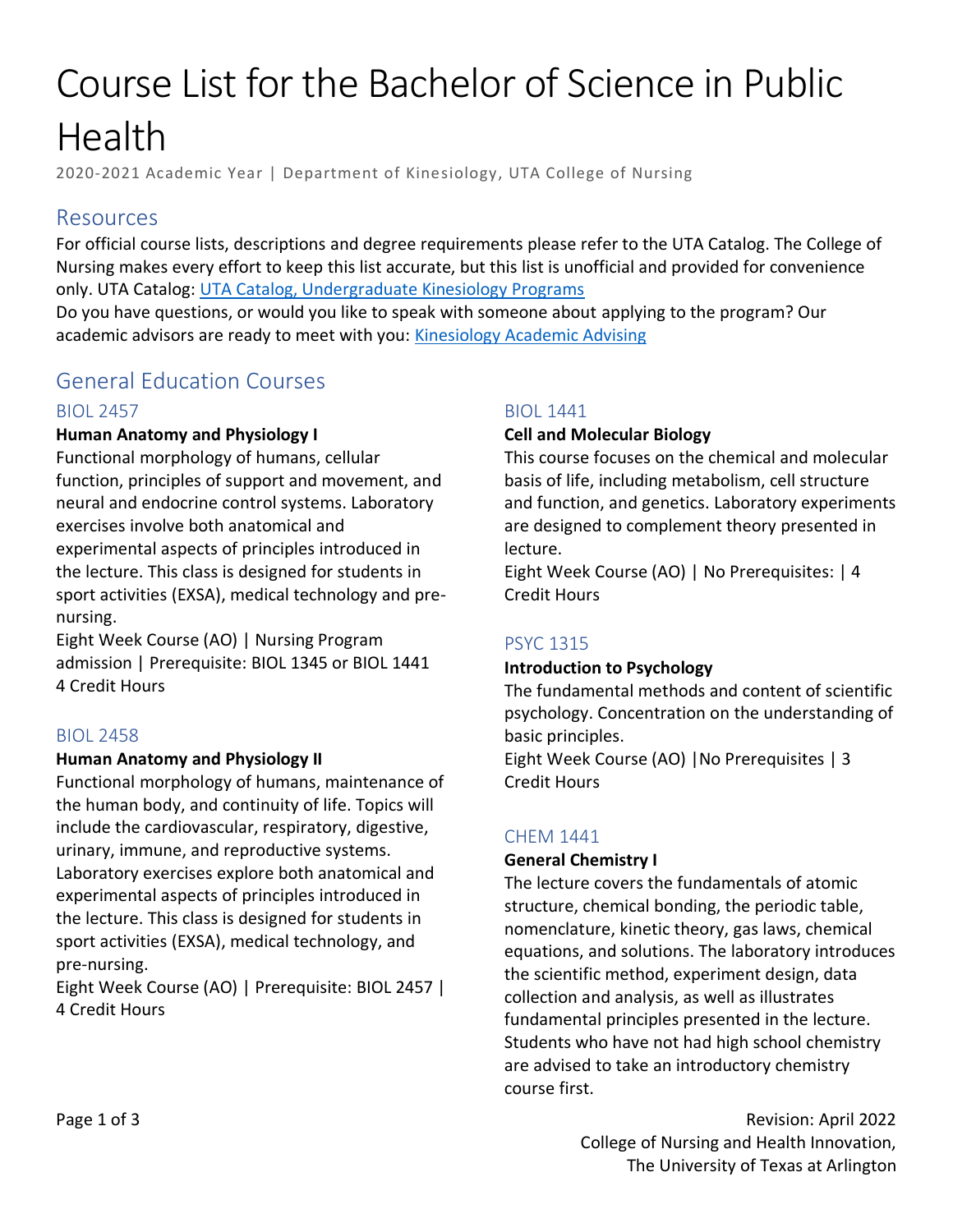Eight Week Course (AO) | Prerequisite: MATH 1302 or MATH 1303 | 4 Credit Hours

#### MATH 1301

#### **Contemporary Mathematics**

This course covers material in a traditional algebra course together with real-world applications of mathematics. It develops problem-solving and critical thinking skills. Topics include the mathematics of dimensional analysis, mathematical logic, population growth, optimization, voting theory, number theory, graph theory, relations, functions, probability, statistics, and finance. The use of mathematical software and calculators is required. See course syllabus for details. Credit may be received for only one of MATH 1301, MATH 1302, or MATH 1315. Eight Week Course (AO) | No Prerequisites | 3 Credit Hours

#### MATH 1308

#### **Elementary Statistical Analysis**

Topics may include collection, analysis, presentation, and interpretation of data. Analysis includes descriptive statistics, probability, relationships between variables and graphs, elementary statistical models, hypothesis testing, inference, estimation, correlation, regression and confidence intervals. The use of mathematical software and calculators is required. See course syllabus for details.

Eight Week Course (AO) | No Prerequisite| 3 Credit **Hours** 

# ENGL 1301

#### **Rhetoric and Composition I**

Introduction to college reading and writing. Emphasizes recursive writing processes, rhetorical analysis, synthesis of sources, and argument. Eight Week Course (AO) | No Prerequisites | 3 Credit Hours

# ENGL 1302

**Rhetoric and Composition II**

Continues ENGL 1301, but with an emphasis on advanced techniques of academic argument. Includes issue identification, independent library research, analysis and evaluation of sources, and synthesis of sources with students' own claims, reasons, and evidence.

Eight Week Course (AO)| Prerequisite: Grade of C or better in ENGL 1301 | 3 Credit Hours

# HIST 1301

#### **History of the United States to 1865**

An introduction to the political, social, economic, and cultural history of the United States prior to 1865. This course is designed to help students understand and evaluate their society, comprehend the historical experience, and further develop reading and writing competencies and critical skills.

Eight Week Course (AO)| Co-requisite or Prerequisites: ENGL 1301 | 3 Credit Hours

# HIST 1302

#### **History of the United States since 1865**

An introduction to the political, social, economic, and cultural history of the United States since 1865. This course is designed to help students understand and evaluate their society, comprehend the historical experience, and further develop reading and writing competencies and critical skills.

Eight Week Course (AO)| Co-requisite or Prerequisites: ENGL 1301 | 3 Credit Hours

# POLS 2311

#### **Government of the United States**

The constitution and government of the United States. The organization, procedures, and duties of the branches of the government, together with their accomplishments and defects. Eight Week Course (AO) | No Prerequisites | 3 Credit Hours

# POLS 2312

**State and Local Government**

Revision: April 2022 College of Nursing and Health Innovation, The University of Texas at Arlington

Page 2 of 3